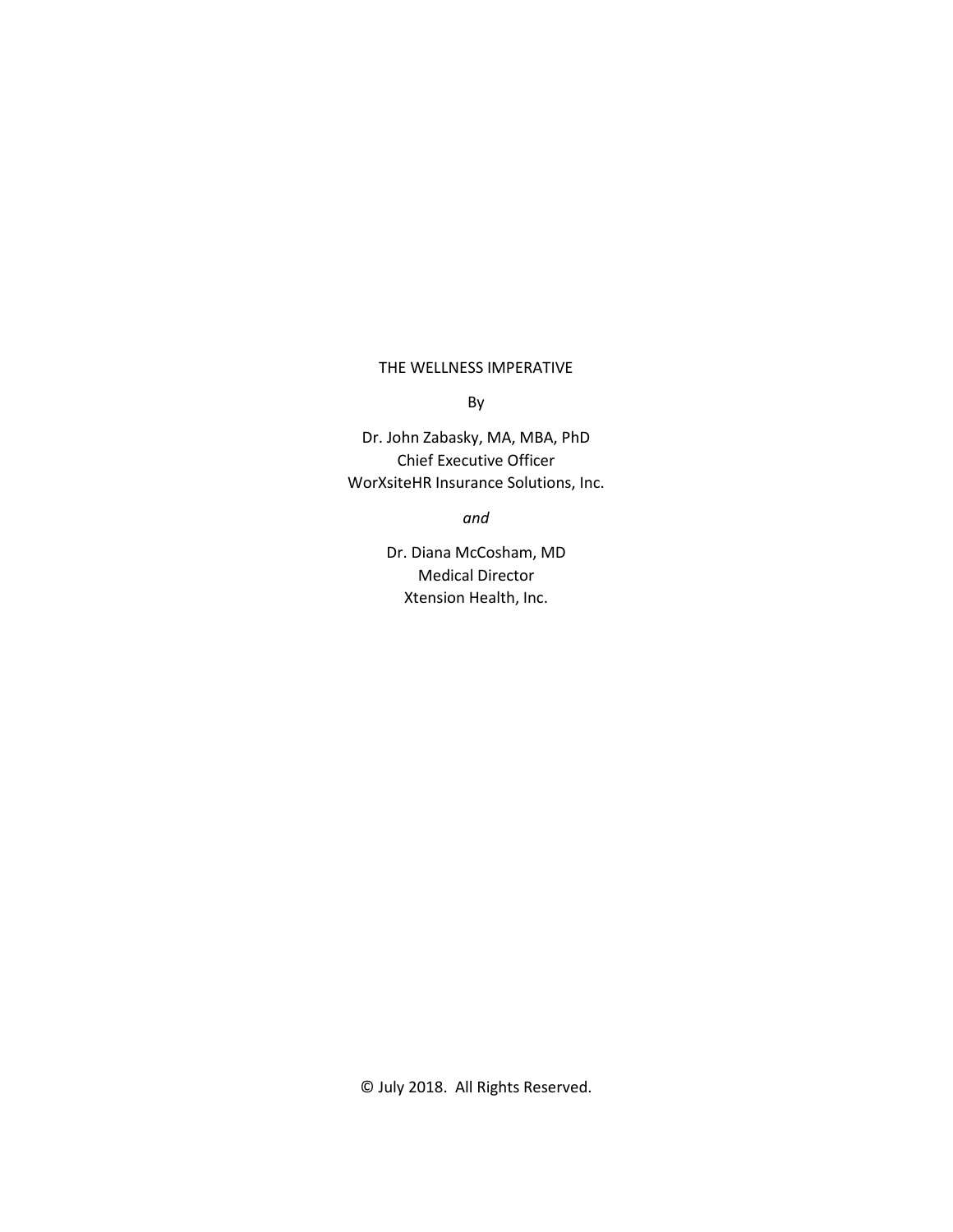In 1979, Surgeon General Julius Richmond authored a landmark report entitled *Healthy People: The Surgeon General's Report on Health Promotion and Disease Prevention.* It signified an emerging consensus in the health community that the nation's health strategy required a major restructure to focus on the prevention of disease, rather than treatment only. The report established for the first-time objectives that were both ambitious and quantifiable, with the goal of dramatically improving the nation's health by 1990. The five primary goals of the report were to improve the health of the U.S. population in five major life stages (infants, children, adolescents and young adults, adults, and older adults). The method of the 1979 report encouraged people to take more *individual* responsibility for their health through proper nutrition, regular physical exercise and other healthy lifestyle behaviors.

The five major life stages theme has continued through the decades as part of the Healthy People initiative. Over 20 years later, the purpose of *Healthy People 2000* was to commit the nation to the realization of three broader goals. These goals were to increase the span of healthy life, to reduce health disparities among Americans, and to achieve access to *preventive services* for all Americans. Realization of these broad goals would help the nation reach its full potential in regard to healthy living. In a significant departure from the original *Healthy People* report, the *Healthy People 2000* now called on *employers* to lead the way to better living for "whatever the motivation, now is a particularly opportune time for employers to invest in health promotion at the worksite and beyond."<sup>[1](#page-1-0)</sup> This change had a lot to do with a noticeable shift toward an onset of chronic disease within American's of working age. Preventive wellness services and chronic disease management became the focus of organizational wellness programs in an attempt to promote good health or to identify and correct potential health related problems to develop high functioning employees (Wolfe, Parker & Napier, 1994, as cited by

<span id="page-1-0"></span><sup>&</sup>lt;sup>1</sup> Healthy Workforce 2010, U.S. Department of Health and Human Services, 2001, p. 2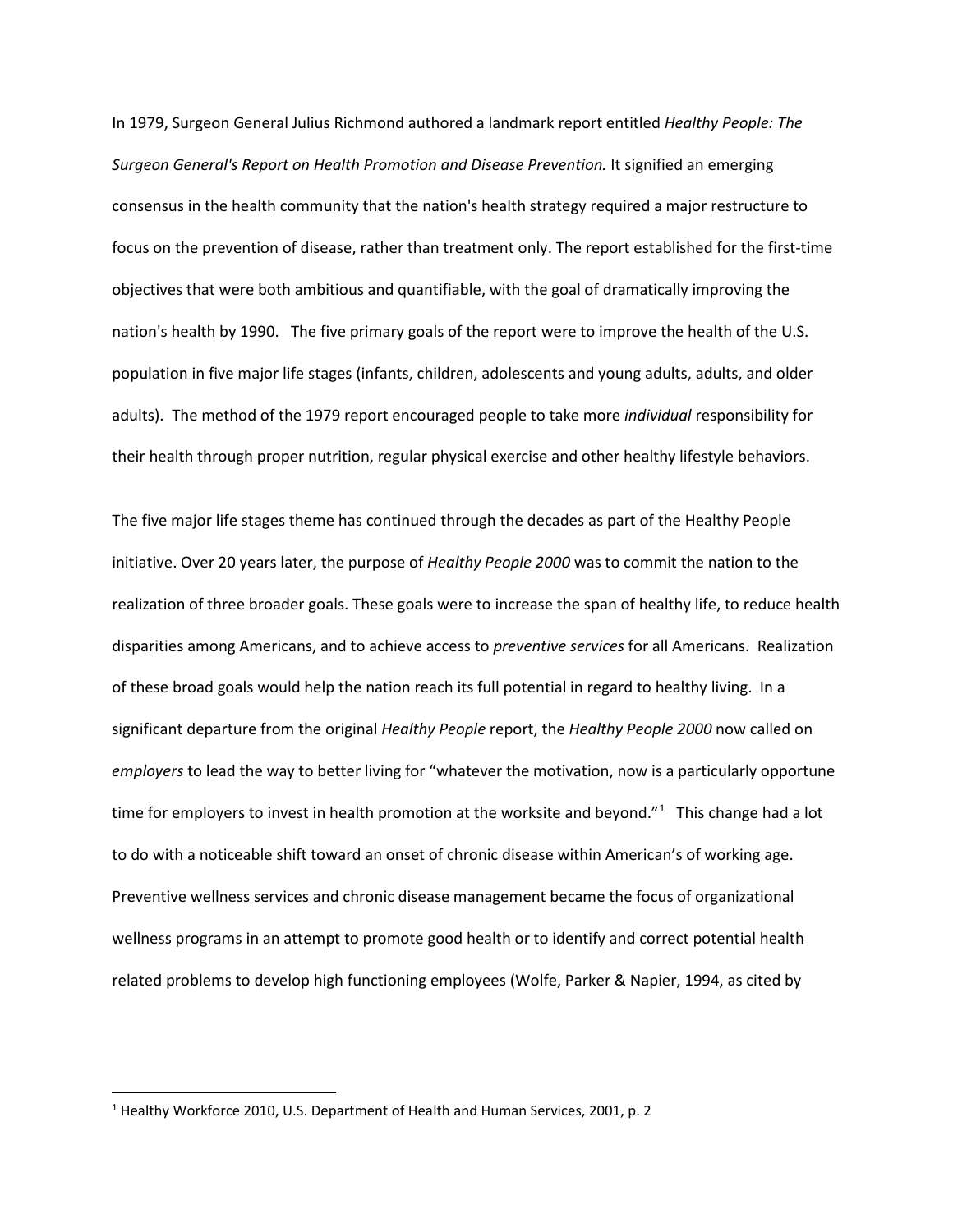Parks & Steelman, [2](#page-2-0)008)<sup>2</sup>. By doing so, organizational wellness programs sought to reduce economic burden because of illness related loss of productivity due to absence from work (absenteeism) and reduced performance while at work (presenteeism)<sup>[3](#page-2-1)</sup>

Underlining the vital role of partnerships, *Healthy People 2000* was the product of a cooperative effort among government agencies, businesses, nonprofit organizations, and the scientific community. It was developed in collaboration with 22 work groups of experts, agencies of the Federal government, the National Academy of Sciences' Institute of Medicine, and a consortium of over 375 members representing national voluntary organizations and all the State health departments. Regional and national meetings provided input from a broad cross section of citizens, families, and communities. Moreover, following widespread public review of and comment on a draft document, the *Healthy People 2000* objectives were revised and polished. Modifications established baselines for all *Healthy People 2000* objectives for which data was available. Most of these baselines are the same as those established in the original *Healthy People 2000* report; others were changed to reflect revisions to the original baselines or entirely new.

In order to further emphasize the effects of a less than healthy workforce, Parks and Steelman (2008) published a Meta-Analysis, which included articles and dissertations from 1980 to 2005 focusing on the effects of participation in wellness programs on absenteeism and/or job satisfaction, both key factors in a an organization's productivity in order to help determine if in fact the benefits of wellness programs justify the expense of their implementation and maintenance.

<span id="page-2-0"></span> <sup>2</sup> Parks KM, Steelman LA. (2008). Organizational Wellness Programs: A Meta-Analysis. Journal of Occupational Health Psychology Copyright 2008 by the American Psychological Association Vol. 13, No. 1, 58–68<br><sup>3</sup> Mattke S, Liu H, Caloyeras J, Huang CY, Van Busum KR, Khodyakov D, and Shier V. (2013). Workplace Wellness

<span id="page-2-1"></span>Progams Study. Rand Health Quaterly 3(2): 7.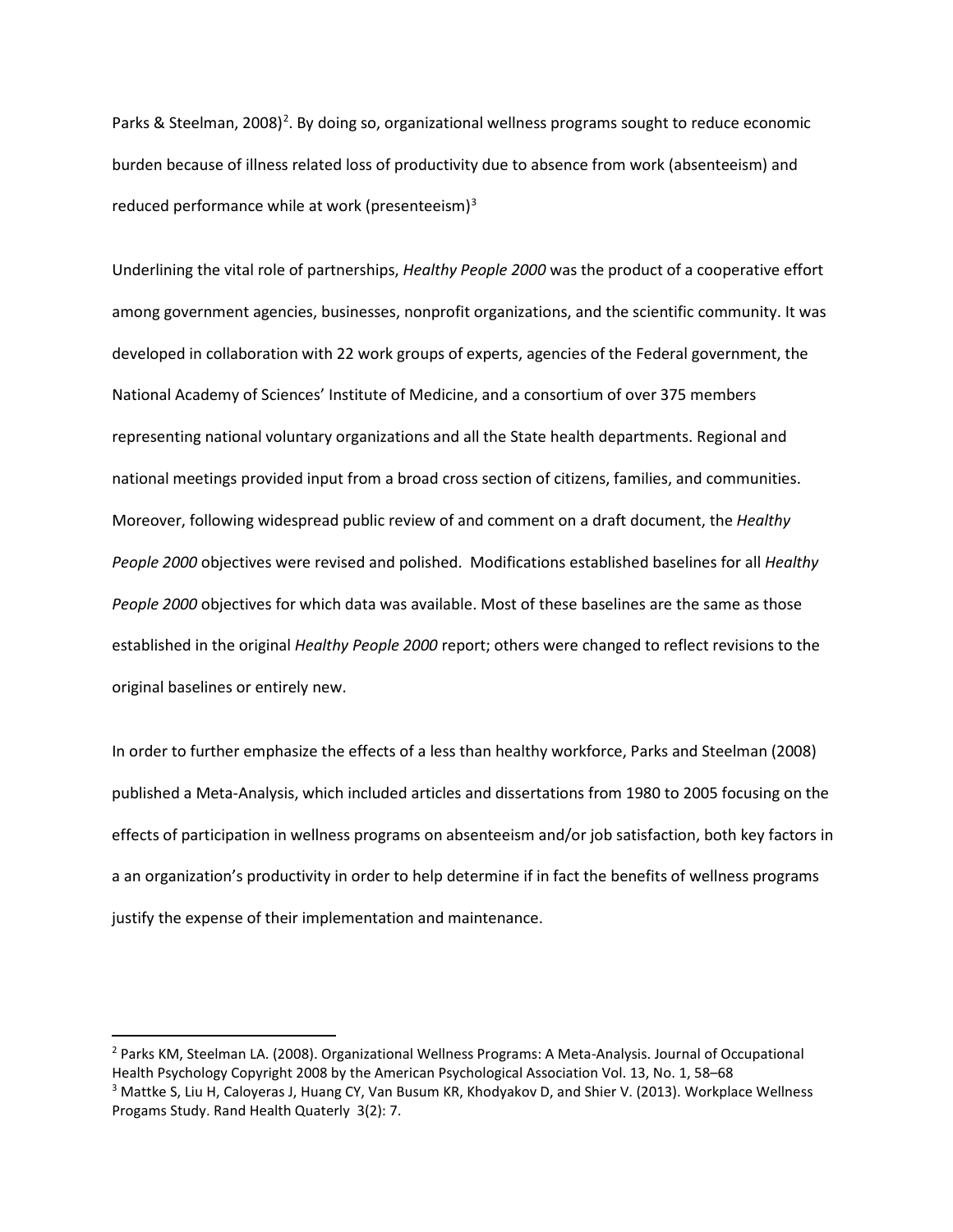Absenteeism was estimated to cost organizations more than 26 million dollars each year (Altchiler & Motta, 1994, as cited by Parks & Steelman, 2008), and accounted for 10.4 million workdays lost each year (Ho, 1997, as cited by Parks & Steelman, 2008). Job satisfaction, on the other hand, but not less important, is associated with an employee's view and attitude towards his or her employer and overall organization, which in turn alters their work performance.

The meta-analysis concluded "that participation in an organizational wellness program overall was associated with lower absenteeism rates and higher job satisfaction" (Parks & Steelman, 2008). The study found that participation in wellness programs was associated with heathier employees, reducing the likelihood of sickness-related absences. They also found an increment in job satisfaction based on three supporting findings:

- 1. Positive impact on employees' views of Perceived Organizational Support: Employee believes employer cares and values them.
- 2. Wellness programs may be seen as an additional perk in today's society, which is starting to see the importance of health and fitness awareness, making it an attractive recruiting tool and possible deal maker/breaker when considering a new job opportunity.
- 3. Wellness programs encourage healthy lifestyles and stress management which have been shown to improve job satisfaction by reducing stress levels.

It is worth mentioning, that no moderating effects were found when examining the methodological rigor and type of wellness program (fitness only or comprehensive), indicating that smaller companies, with less budget, can also benefit from wellness programs without the need to install an onsite fitness facility per se (Parks and Steelman, 2008)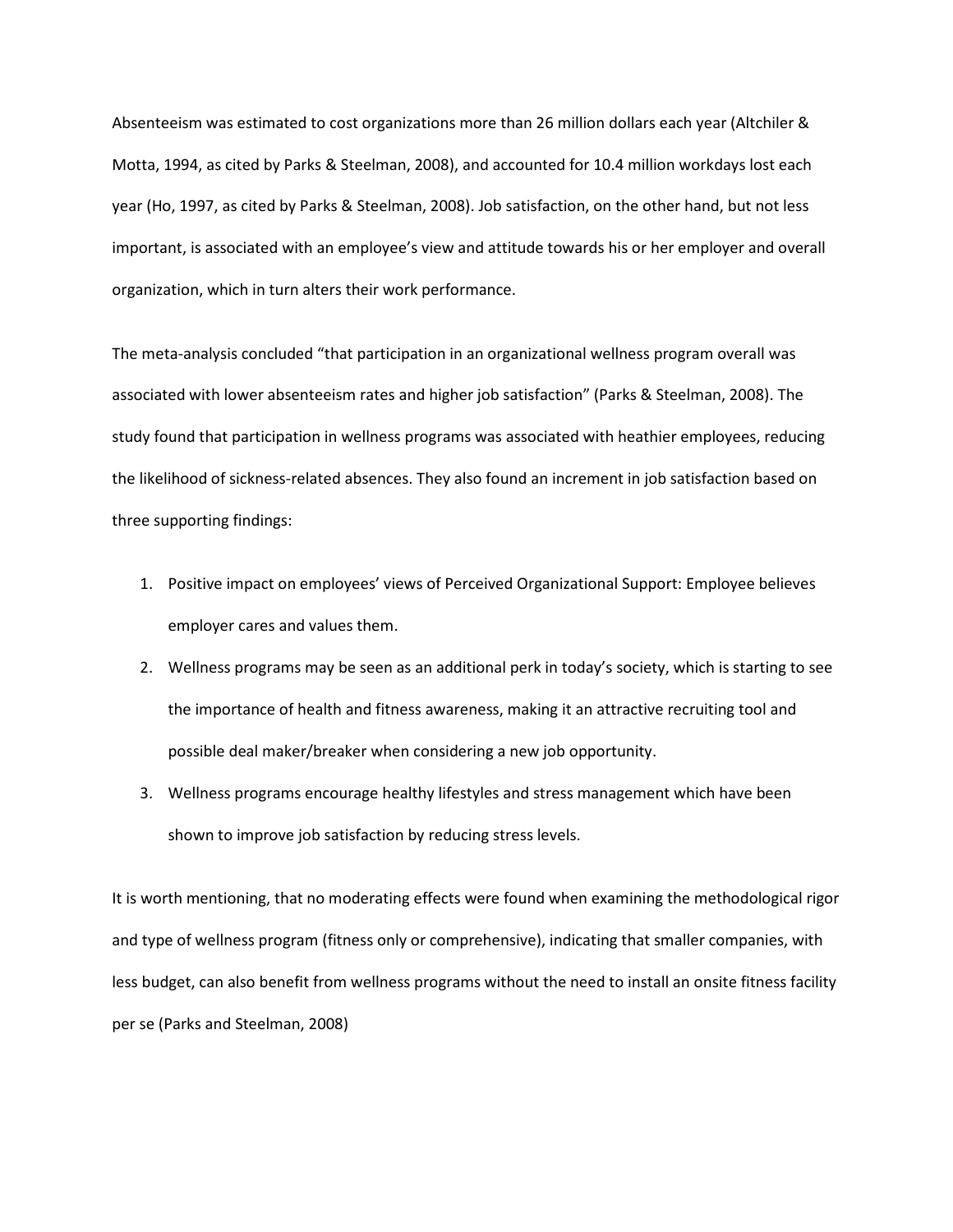These findings were later confirmed by Mattke et al. in 2013, in the final report on a Workplace Wellness Programs study which found statistically significant and clinically meaningful improvements in exercise frequency, smoking behavior, and weight control, but not cholesterol control, when comparing wellness program participants to statistically matched non participants, indicating that wellness programs can help contain the current epidemic of lifestyle-related diseases, therefore reducing morbidity and mortality as well as health care cost in the US.

*Healthy People 2010: Objectives for Improving Health*, released in January 2000, carried the Healthy People initiative into the next decade as well as into a new millennium. As the third generation of 10– year goals for the nation, it built on initiatives pursued over the previous two decades. Setting itself apart from previous Healthy People efforts, *Healthy People 2010* introduced for the first time a set of 10 Leading Health Indicators (LHIs). Intending to serve as an instrument of the nation's well-being, the LHIs reflected major public health priorities in the United States at the beginning of the 21st century. They were chosen because of their importance as public health issues, their ability to motivate action, and the availability of data to measure their progress. The 10 LHIs are physical activity, overweight and obesity, tobacco use, substance abuse, responsible sexual behavior, mental health, injury and violence, environmental quality, immunization, and *access to health care*. This last but not least objective became the focus of the Patient Protection and Affordable Care Act (PPACA). It was the passage of this Act, combined with decades of numerous cooperative agencies and institutions pushing the *Healthy People* objectives which brought us to where we are today.

PPACA clearly outlines the ten essential health benefits (EHB) that *fully-insured* plans must cover for such plans to be considered 'Qualified Health Plans':

- Ambulatory patient services (outpatient services)
- Emergency services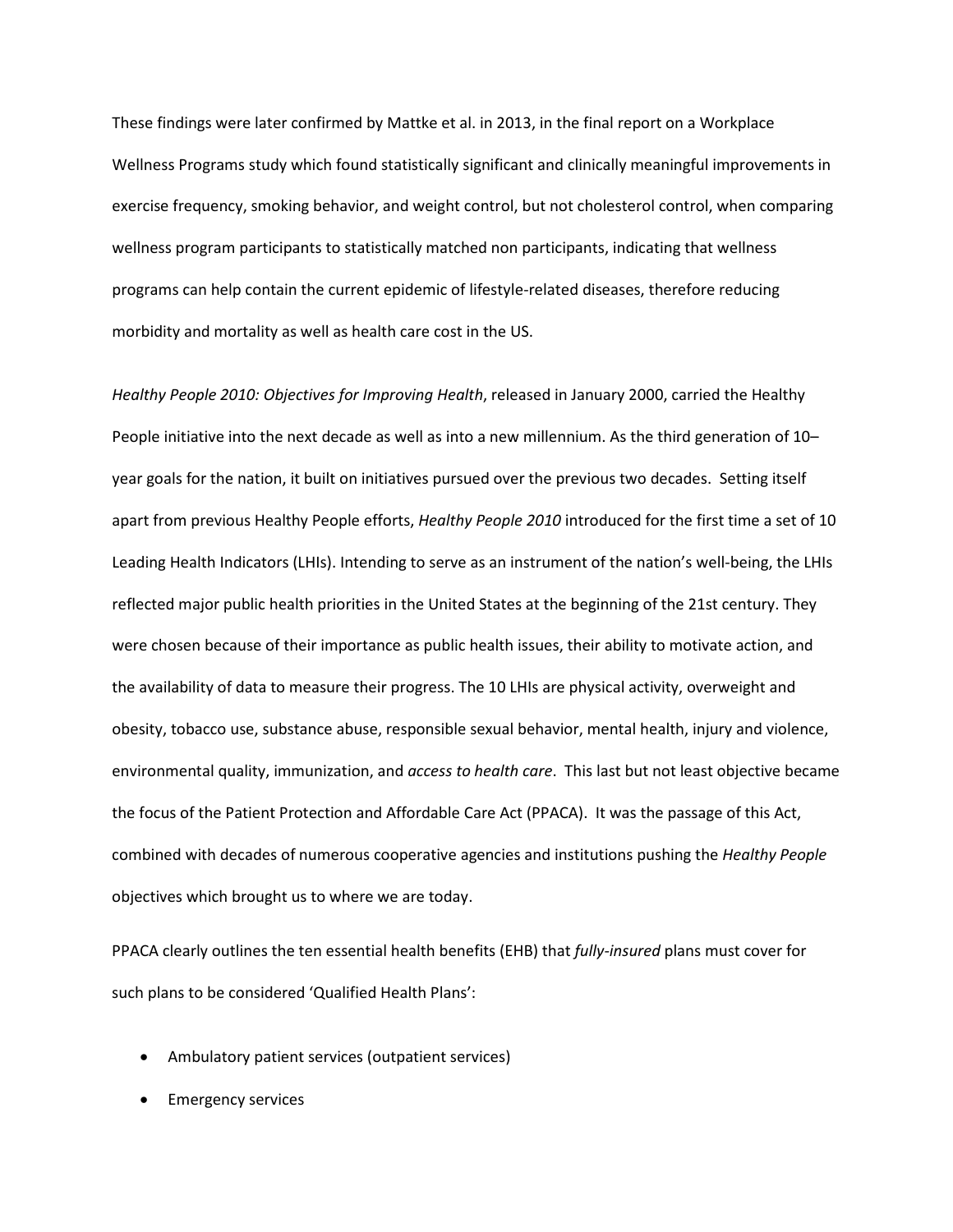- Hospitalization
- Maternity and newborn care
- Mental health and substance use disorder services, including behavioral health treatment
- Prescription drugs
- Rehabilitative and habilitative services (those that help patients acquire, maintain, or improve skills necessary for daily functioning) and devices
- Laboratory services
- Preventive and wellness services and chronic disease management
- Pediatric services, including oral and vision care

Many provisions of the ACA apply to all types of health insurance. For example, the ban on pre-existing condition denials as well as the ban on annual caps apply to both self-funded and traditional health insurance. Yet, by self-funding healthcare plans, companies can avoid significant ACA and state requirements applicable to traditional health insurance.

Below are the five main regulatory benefits that companies derive from self-funding their healthcare insurance.

1. Self-funded plans are not subject to the Essential Health Benefit (EHB) requirements of the ACA, which stipulate minimum coverage for healthcare plans sold by insurers to companies with 50 or more full-time or full-time equivalent employees. Such minimum coverage includes maternity care, mental health and preventative services, and is commonly offered through what are called Minimum Essential Care or MEC plans.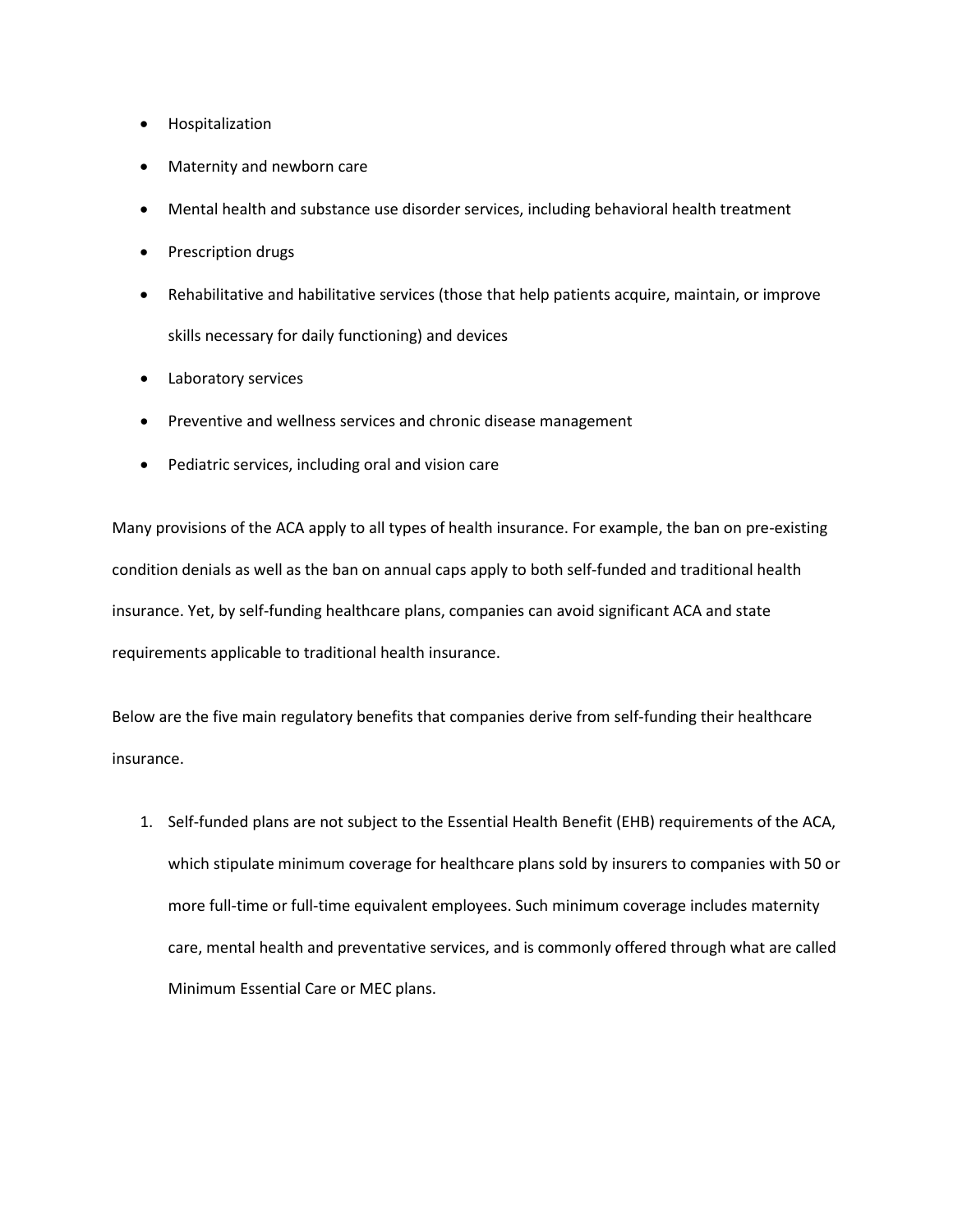- 2. Self-funded plans are not subject to the community rating requirements that ACA applies now to companies with 50 or more full-time or full-time equivalent employees. These requirements restrict how much insurers may use health factors like age and smoking status within a firm's population to vary the total premiums charged to the firm.
- 3. Self-funded plans are not subject to medical loss ratio requirements, which apply to policies issued by traditional healthcare insurers. These requirements mandate that at least 80% of premiums received by the insurer be spent on healthcare activities, as distinct from administrative functions.
- 4. Self-funded plans escape the health insurance tax mandated by the ACA on most healthcare premiums paid to traditional health insurers.
- 5. Self-funded plans also escape the state taxes on healthcare premiums paid to traditional health insurers.

Beside these regulatory benefits outlined above, self-funding has two other benefits. In general, total costs for self-funding are lower than traditional health insurance because self-funding does not absorb the marketing costs and profit margins of traditional health insurance. These relative costs savings have been estimated at 10 to 25 percent in non-claims expenses, according to the Self Insurance Educational Foundation.

In general, self-funded plans allow greater flexibility than traditional insurance policies in the design of benefit packages. A company can customize benefits to reflect the special circumstances of its particular workforce. For example, if its workforce included a high number of smokers, the company could include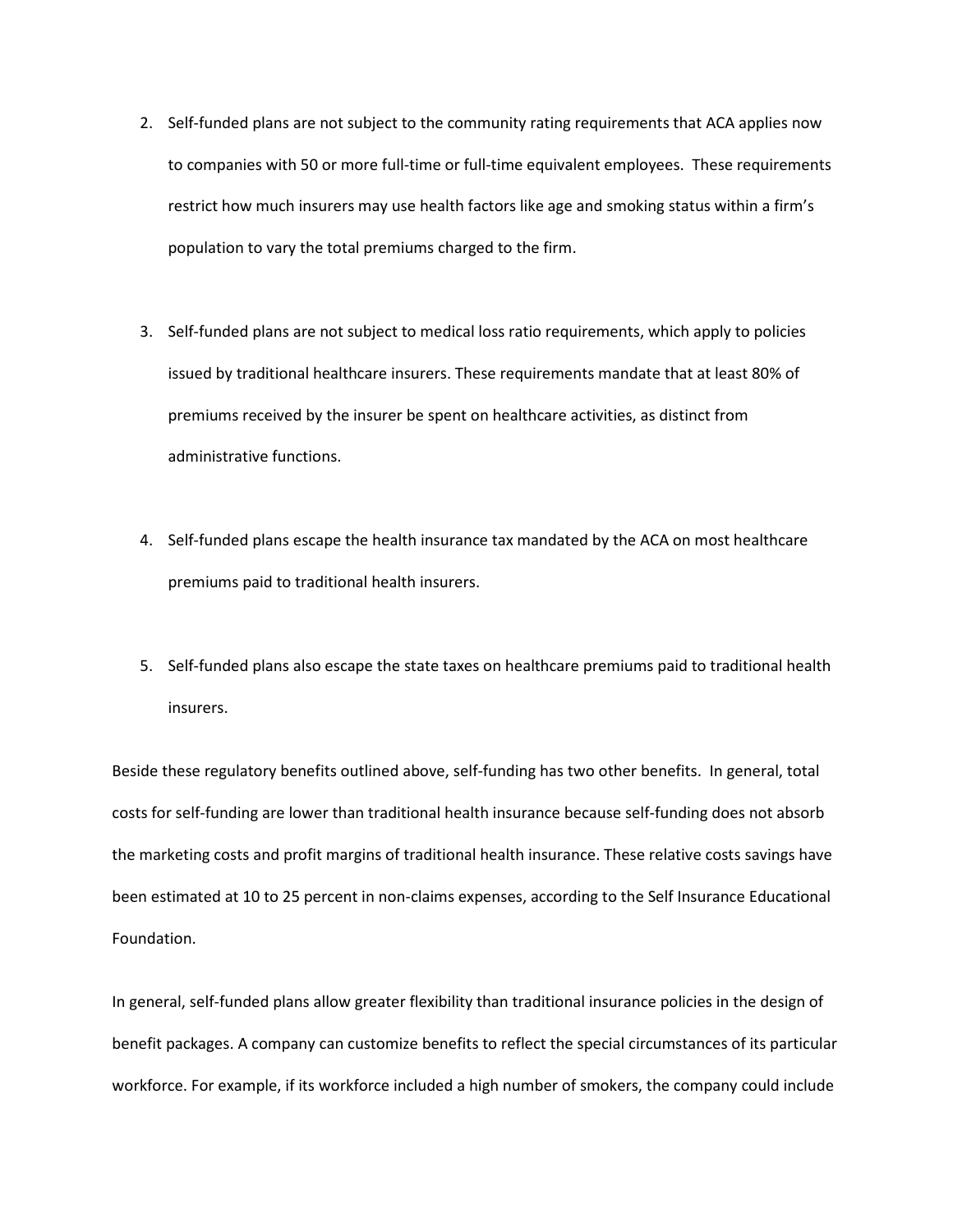more rigorous incentives to stop smoking than a traditional health insurance policy – which would otherwise be limited by community rating requirements.

What can be done to address both the needs of a company's particular workforce within self-funded plans, and meet the ever-sated goals of the *Healthy People* initiative? As stated above, self-funded plans can be architected to include much more than the 'minimum essentials'. Sections 125 and 106 of the IRC allow for certain types of products to be pre-tax. Commonly known as 'Cafeteria' plans, such plans traditionally offered major medical in the form of a qualified health plan, along with dental, vision, and possibly an accident plan. Because Cafeteria plans are pre-tax, they can significantly reduce an employee's taxable income, including Medicare and social security (FICA). Since FICA is a shared tax, the employer's tax is likewise reduced per participating employee. Further, section 105(b) of the IRC allows employees to be compensated for medical expenses (not premium) as a non-taxable reimbursement. Finally, in 2016, the Department of Health and Human Services (DHSS) estimated that the average US employee spends an average of \$10,3[4](#page-7-0)5 per year (or \$865.42 per month) on healthcare expenses<sup>4</sup>. This amount was expected to be close to \$1,000 per month by 2018.

The issues for the *Healthy People* initiative had always been 1) how to get employers motivated to sponsor a 'Wellness' plan for its employees and 2) drive participation. PPACA remedied the first issue with its self-funded provisions, particularly, in point one above. By creating an exemption for selffunded plans, the law thus allowed for the formation and offering of cheap, preventative healthcare plans that met the muster of PPACA. The second issue was cured less intentionally and more as a byproduct of perpetually skyrocketing healthcare costs. The numbers estimated by the DHHS, were the result of Carriers and Third Party Administrators (TPAs) charging excess premiums over decades. Those

<span id="page-7-0"></span> <sup>4</sup> PBS News Hour. *\$10,345 per person: U.S. health care spending reaches new peak*. July 13, 2016.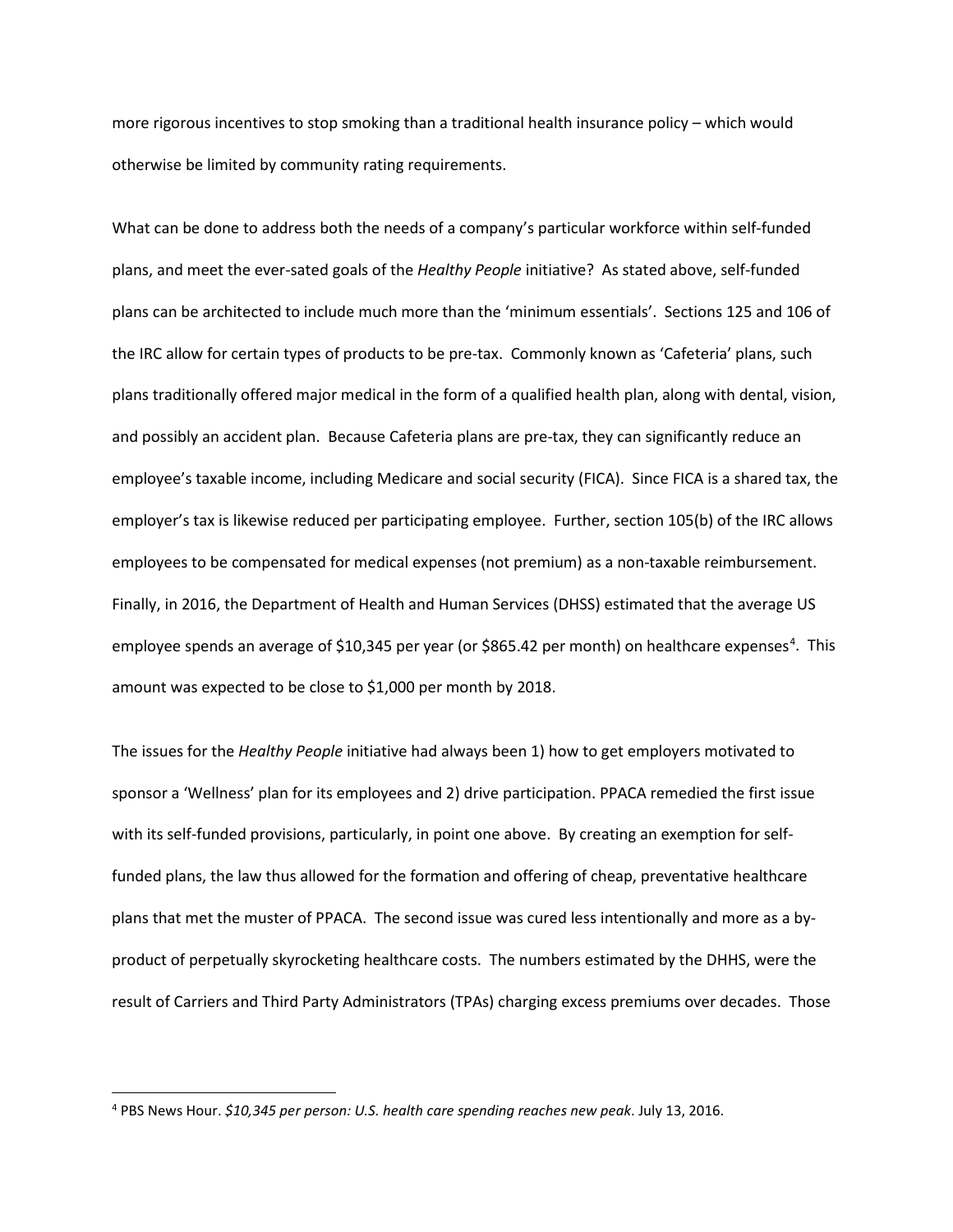numbers which now represent the standard of cost for care, can be used by innovative organizations to not only provide coverage, but provide coverage at basically no cost to employee and employer.

The solution to both decades-long problems of the *Healthy People* initiative and the spiking cost of healthcare can be realized if TPAs are willing to bolster Cafeteria plans with self-funded MECs and ancillary programs such a telehealth, health risk assessment, accident coverage, and coaching in the disciplines of chronic disease management, smoking cessation, etc. However, not only must they bolster their Cafeteria plans, but they must be willing to take the risk and indemnify companies whose claims exceed premium. For sure, this is not a task for the meek. Losses in any of the above categories could put a TPA under. However, if managed correctly as in the following case example, companies and employees could save billions along with the assurance of quality health care for up to 98% of the US workforce.<sup>[5](#page-8-0)</sup>

In 2017, WorXsiteHR Administration Services, a Third Party Administrator, engaged several Denny's restaurant franchises in a Wellness program. Based on the recommended estimate of the DHHS, WorXsiteHR charged \$884.76 per month for the plan (less than the DHHS monthly estimate for 2018). The pre-tax differential was sufficient to cover the fixed cost of the Wellness program (approximately \$120). The additional \$764.76 was expensed to a separate Wellness company, Xtension Health for Wellness medical services. Xtension Health, which like WorXsiteHR, indemnified the client, took a calculated risk based upon volume and reimbursed each participating employee \$734.76 of the expenses through section 105(b) of the IRC. This reimbursement resulted in every employee having either the same net check amount or a greater net check amount than before the implementation of the Wellness plan. Several factors contributed to the success of this case study:

<span id="page-8-0"></span> <sup>5</sup> These figures include estimates of Association Health Plan participation beginning 09/01/2018.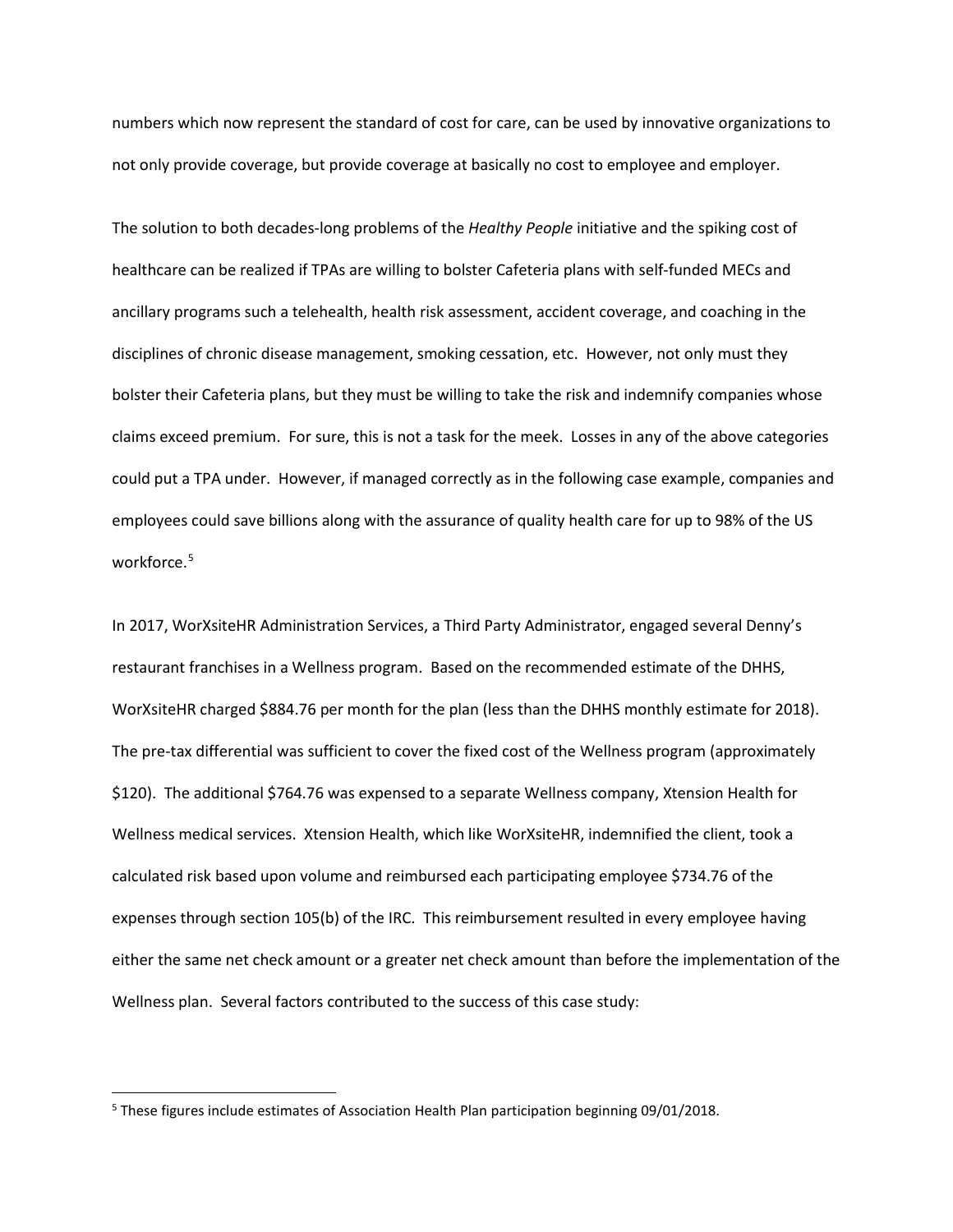- PPACA's language which exempts the self-funded MEC plan from the QHP standard, thus reducing cost
- DHHS's recommended estimate of healthcare expenditure
- IRC sections 125, 106, and 105(b)
- Willingness by a TPA and partnering Wellness company to indemnify employers from inadequate claims surplus
- Technology to offer and implement Health Risk Assessments
- Low utilization of the individual Wellness Coaching by doctors
- Low utilization of the telehealth services
- High utilization of the Health Risk Assessment services

Low utilization of key elements and economy of scale allowed both WorXsiteHR and Extension Health to generate a profit, while providing no-cost healthcare to the participating Denny's employees. Participants utilized the lower cost MEC and Accident policies at a much greater frequency than the higher cost telehealth and coaching. The program also generated a net FICA savings to the Denny's franchises of \$33.26 per participant.

With regards to the actual impact on employees' health, Xtension Health focused on preventive care and the identification of health risks and interventions to reduce risks and promote healthy lifestyles focusing on the 10 LHIs. Each employee was studied individually thru a Health Risk Assessment (HRA), which was evaluated by an MD who identified individual risk factors and created a personalized wellness plan for each employee based on the recommendations from the USPSTF (U.S. Preventive Services Task Force) Preventive services Database. These recommendations address clinical preventive services for adults and are based on comprehensive, systematic reviews and careful assessment of the available medical evidence. Of course, at the end of the day the decision-making had to be tailored to the specific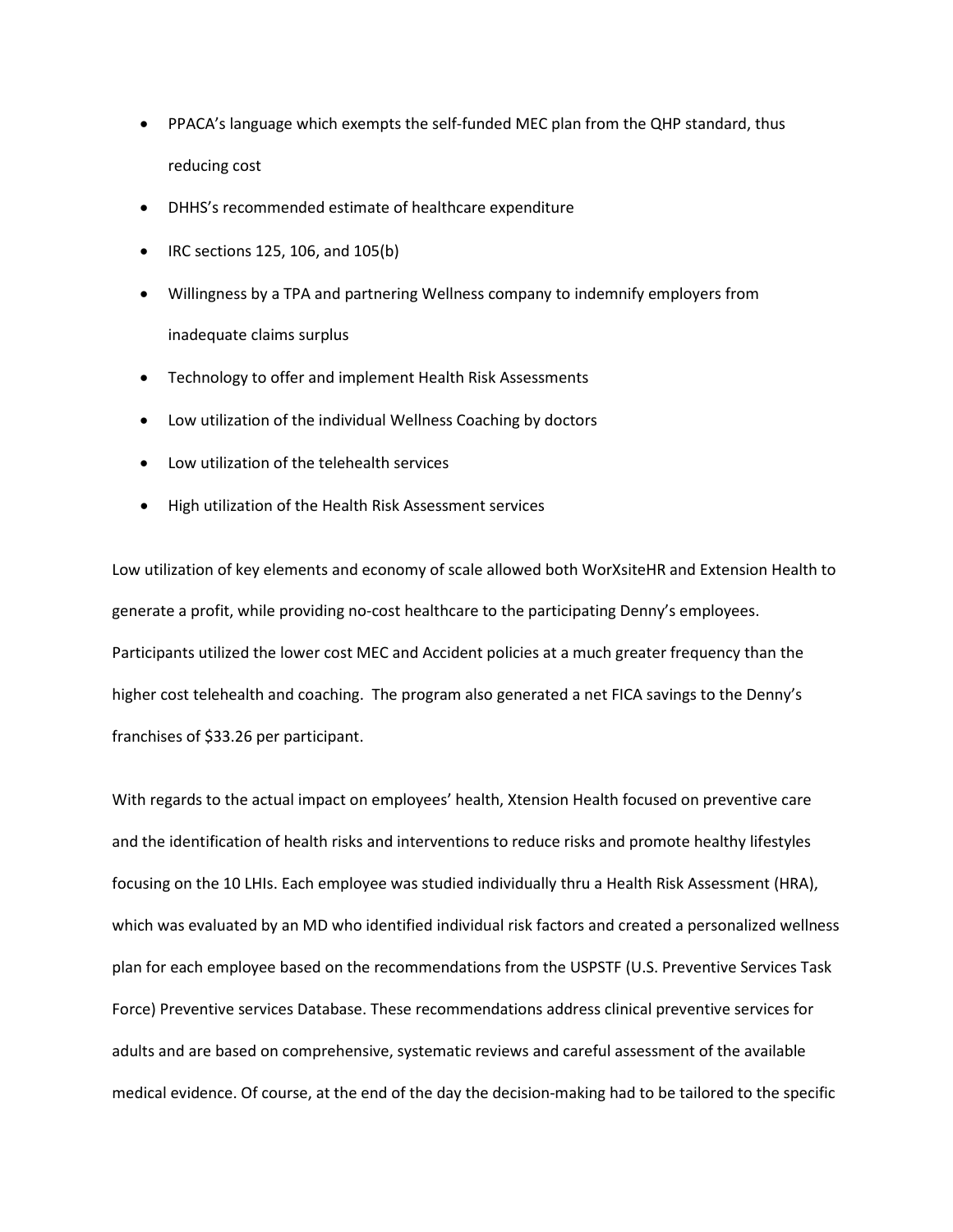patient and situation. Each wellness plan not only gave the patient the recommendations but explained why these recommendations were given and what were the possible consequences of not adhering to them. Each employee was also given different tools (videos, exercise sheets, meal plans, etc.) and methods to achieve these recommendations, along with the access to a medical provider when needed.

The recommendations were geared towards primary prevention, the type of prevention which keeps disease from occurring at all by targeting employees with risk factors, which can be achieved by providing behavioral counseling among others. In American men, for example, primary prevention has prevented many deaths from the two major killers: lung cancer and cardiovascular disease. "Lung cancer mortality in men decreased by 25 percent from 1991 to 2007, with an estimated 250,000 deaths prevented,"<sup>[6](#page-10-0)</sup> as a consequence of a trend among adults to stop smoking. Smoking cessation along with the use of antihypertensive and stating medication also reduced the rate or heart disease mortality by half over the past decades.<sup>[7](#page-10-1)</sup> This proves that by guiding employees towards adopting healthy lifestyles, even if we are just successful in a single intervention, we may be able to prevent multiple diseases. For example, by helping obese or overweight patients lose weight with physical activity and nutritional guidance, we can prevent diabetes and osteoarthritis as well as cardiovascular disease and some cancers.

The importance of their yearly routine checkup was also emphasized to employees, taking into account that this is the main setting for secondary prevention. Secondary prevention detects early disease when it is asymptomatic and when treatment can stop it from progressing. It involves screening tests and follow up diagnosis and treatment.

<span id="page-10-0"></span> $6$  Siegel R, Ward E, Brawley O, Jemal A. Cancer statistics, 2011: the impact of eliminating socioeconomic and racial disparities on premature cancer deaths. CA Cancer J Clin. 2011;61(4):212

<span id="page-10-1"></span><sup>&</sup>lt;sup>7</sup> National Center for Health Statistics. Health, United States, 2010: With Special Feature on Death and Dying. Health, United States, 2010: With Special Feature on Death and Dying.; Hyattsville, MD 2011